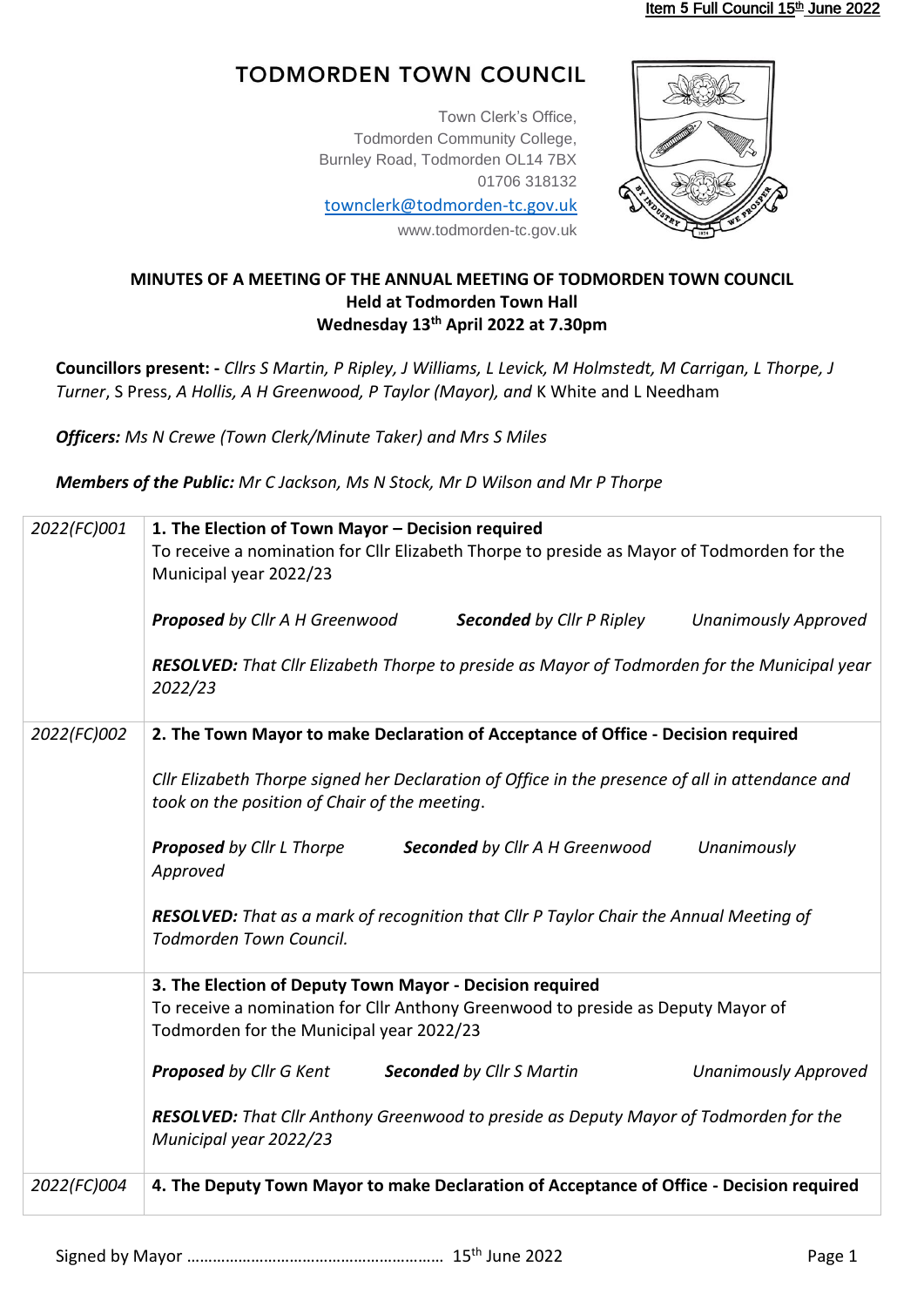|             | Cllr A H Greenwood signed his Declaration of Office in the presence of all in attendance.                                                                                                                                                                                                                                                                                                                                                                                                                             |
|-------------|-----------------------------------------------------------------------------------------------------------------------------------------------------------------------------------------------------------------------------------------------------------------------------------------------------------------------------------------------------------------------------------------------------------------------------------------------------------------------------------------------------------------------|
| 2022(FC)005 | 5. Apologies for Absence - Decision required<br>To receive and approve apologies for absence and reasons given to the Clerk prior to the<br>meeting.                                                                                                                                                                                                                                                                                                                                                                  |
|             | Apologies were received from Cllrs M Taylor, R Coleman - Taylor, J Williams and D Skelton.                                                                                                                                                                                                                                                                                                                                                                                                                            |
|             | <b>Proposed by Cllr K White</b><br><b>Seconded by Cllr A Hollis</b><br><b>Unanimously Approved</b>                                                                                                                                                                                                                                                                                                                                                                                                                    |
|             | <b>RESOLVED:</b> That the apologies of Cllrs M Taylor (family commitment), R Coleman - Taylor<br>(health reasons), J Williams (family commitment) and D Skelton (prior commitment) and their<br>reasons for absence are accepted.                                                                                                                                                                                                                                                                                     |
| 2022(FC)006 | 6. Declarations of Interests                                                                                                                                                                                                                                                                                                                                                                                                                                                                                          |
|             | To receive disclosures of personal and prejudicial interests from members on matters to be<br>considered at the meeting. Officers are required to make a formal declaration about council<br>contracts where the employee has a financial interest.                                                                                                                                                                                                                                                                   |
|             | Note: Members must generally declare a disclosable pecuniary interest which he or she has in any item on the<br>Agenda. A Member with a disclosable pecuniary interest may not participate in any discussion of the matter at the<br>meeting and must not participate in any vote taken on the matter at the meeting. In addition, the Council's<br>Standing Orders require a Member with a disclosable pecuniary interest to leave the room where the meeting is<br>held while any discussion or voting takes place. |
|             | No declarations were made.                                                                                                                                                                                                                                                                                                                                                                                                                                                                                            |
| 2022(FC)007 | 7. Public Participation - Information only<br>To adjourn the meeting to allow members of the public to make representation on the<br>business of the agenda for the meeting.                                                                                                                                                                                                                                                                                                                                          |
|             | Note: No resolutions can be under public participation                                                                                                                                                                                                                                                                                                                                                                                                                                                                |
|             | No representations were made.                                                                                                                                                                                                                                                                                                                                                                                                                                                                                         |
| 2022(FC)008 | 8. Exclusion of Press and Public - Public Bodies (admission to meetings act) 1960 - Decision<br>required                                                                                                                                                                                                                                                                                                                                                                                                              |
|             | To consider and confirm any agenda items that require the exclusion of the Press and Public in<br>accordance with the Public Bodies (Admissions to Meetings) Act 1960 for matters appertaining<br>to confidential or exempt information.                                                                                                                                                                                                                                                                              |
|             | <b>Proposed</b> by Cllr M Carrigan<br><b>Seconded by Cllr J Turner</b><br><b>Unanimously Approved</b>                                                                                                                                                                                                                                                                                                                                                                                                                 |
|             | <b>RESOLVED:</b> That any Members of the public and or press attending during the<br>meeting be welcomed to stay for all items on the Agenda.                                                                                                                                                                                                                                                                                                                                                                         |
| 2022(FC)009 | 9. Appointment of Standing Committee Chairs and Vice Chairs - Decision required<br>To receive nominations for Standing Committee Chairs and Vice Chairs as detailed below.                                                                                                                                                                                                                                                                                                                                            |
|             | <b>Proposed</b> by Cllr A H Greenwood<br><b>Seconded by Cllr M Carrigan</b><br><b>Unanimously Approved</b>                                                                                                                                                                                                                                                                                                                                                                                                            |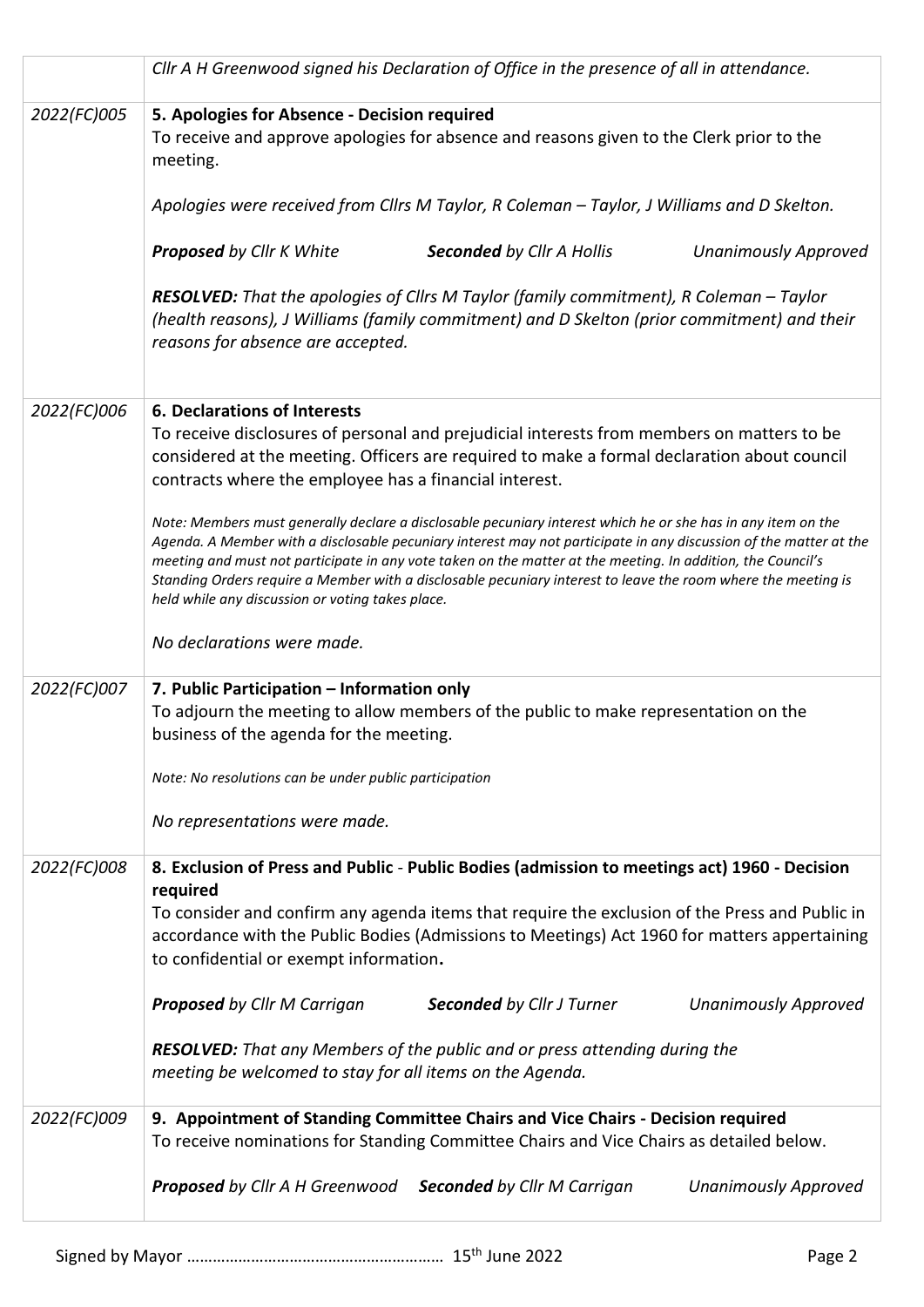|             | <b>Position</b>     | <b>Resources</b>                                                                                                                                                 | <b>Development</b>              | <b>Climate</b><br><b>Emergency</b> | <b>Staffing</b> |  |  |
|-------------|---------------------|------------------------------------------------------------------------------------------------------------------------------------------------------------------|---------------------------------|------------------------------------|-----------------|--|--|
|             | Chair               | Cllr D Skelton                                                                                                                                                   | <b>Cllr S Martin</b>            | Cllr J Williams                    | Cllr M Carrigan |  |  |
|             | Vice Chair          | Cllr A H Greenwood                                                                                                                                               | Cllr L Thorpe                   | Cllr M Holmestedt                  | Cllr D Skelton  |  |  |
| 2022(FC)010 |                     | 10. Appointment to Committees - Decision required                                                                                                                |                                 |                                    |                 |  |  |
|             |                     | To receive nominations for Standing Committee Membership as detailed below.                                                                                      |                                 |                                    |                 |  |  |
|             |                     | <b>Proposed</b> by Cllr M Carrigan                                                                                                                               | Seconded by Cllr K White        |                                    | Approved        |  |  |
|             |                     | <b>RESOLVED:</b> That the Councillors listed below will represent the Council on the related<br>committees for 2022/23 and that these are moved en bloc.         |                                 |                                    |                 |  |  |
|             |                     | <b>Resources Committee</b>                                                                                                                                       |                                 | <b>Development Committee</b>       |                 |  |  |
|             | <b>Name</b>         |                                                                                                                                                                  | <b>Name</b>                     |                                    |                 |  |  |
|             |                     | Denis Skelton (Chair)                                                                                                                                            | Steve Martin (Chair)            |                                    |                 |  |  |
|             |                     | A H Greenwood (Vice- Chair)                                                                                                                                      |                                 | Liz Thorpe (Vice Chair)            |                 |  |  |
|             | <b>Steve Martin</b> |                                                                                                                                                                  | Jane Williams                   |                                    |                 |  |  |
|             | <b>Susan Press</b>  |                                                                                                                                                                  | <b>Andy Hollis</b>              |                                    |                 |  |  |
|             | Pat Ripley          |                                                                                                                                                                  | Pat Taylor                      |                                    |                 |  |  |
|             | Ken White           |                                                                                                                                                                  | Revd Graham Kent                |                                    |                 |  |  |
|             | June Turner         |                                                                                                                                                                  | Linda Levick                    |                                    |                 |  |  |
|             | <b>Andy Hollis</b>  |                                                                                                                                                                  | Louisa Needham                  |                                    |                 |  |  |
|             |                     | Margareta Holmstedt                                                                                                                                              | June Turner                     |                                    |                 |  |  |
|             | Michael Taylor      |                                                                                                                                                                  | Ken White<br><b>Susan Press</b> |                                    |                 |  |  |
|             |                     | Ruth Coleman - Taylor                                                                                                                                            |                                 |                                    |                 |  |  |
|             | Pat Taylor          |                                                                                                                                                                  |                                 | Ruth Coleman-Taylor                |                 |  |  |
|             |                     | Cllr K White would like it noting in the minutes that he feels that the Liberal Democrats have<br>behaved was disrespectful and not helpful towards the Council. |                                 |                                    |                 |  |  |
|             |                     | <b>Climate Emergency Committee</b>                                                                                                                               |                                 | <b>Staffing Committee</b>          |                 |  |  |
|             | <b>Name</b>         |                                                                                                                                                                  |                                 | <b>Name</b>                        |                 |  |  |
|             |                     | Jane Williams (Chair)                                                                                                                                            |                                 | Mary Carrigan (Chair)              |                 |  |  |
|             |                     | Margaretta Holmstedt (Vice- Chair)                                                                                                                               |                                 | Denis Skelton (Vice- Chair)        |                 |  |  |
|             | Revd G Kent         |                                                                                                                                                                  |                                 | A H Greenwood                      |                 |  |  |
|             | Mary Carrigan       |                                                                                                                                                                  |                                 | <b>Andy Hollis</b>                 |                 |  |  |
|             | Pat Ripley          |                                                                                                                                                                  |                                 | Linda Levick                       |                 |  |  |
|             | Pat Taylor          |                                                                                                                                                                  |                                 | Louisa Needham                     |                 |  |  |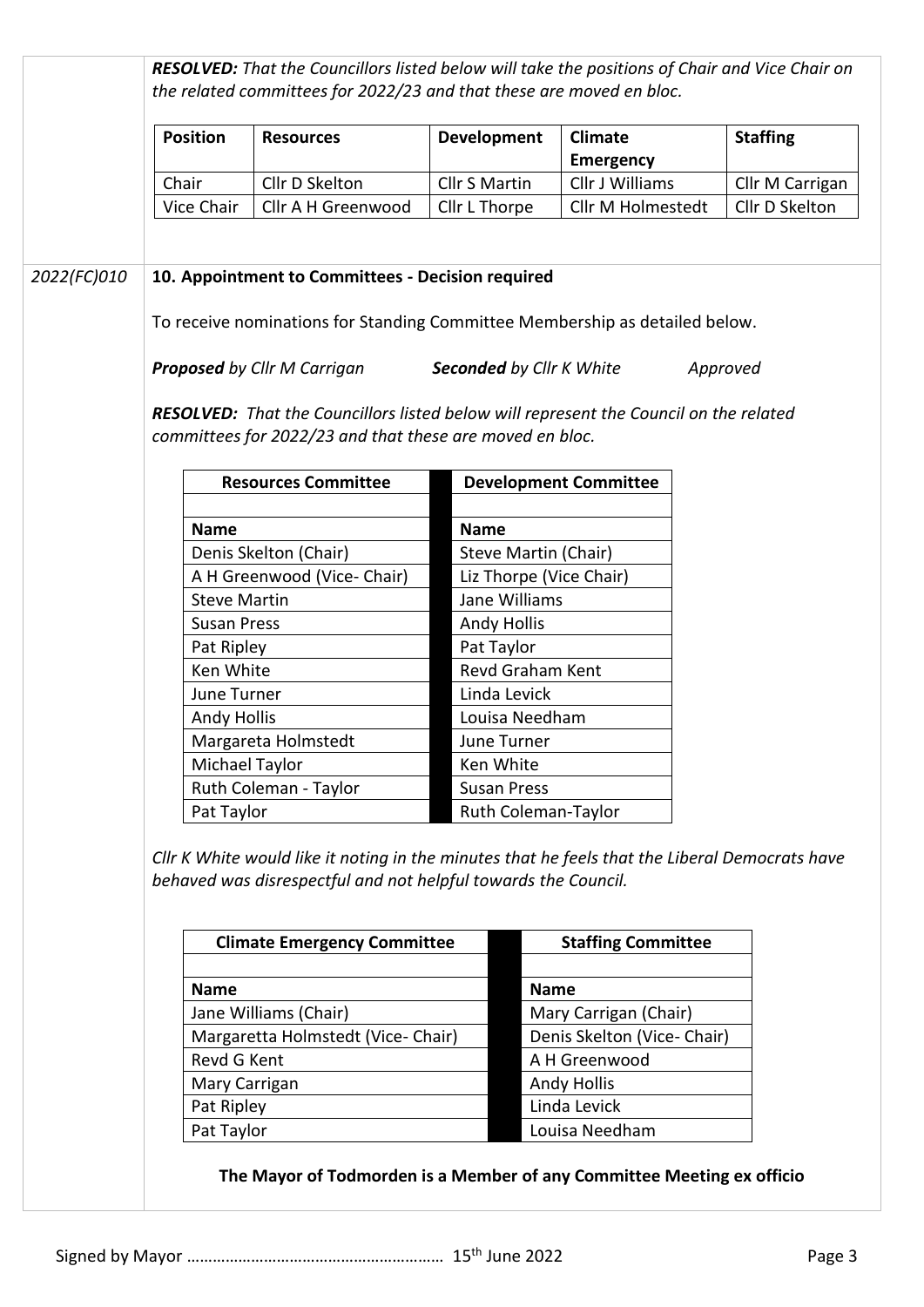| 2022(FC)011 | 11. Working groups - Decision required                                                                                   |                                                                                                      |                                                                 |  |
|-------------|--------------------------------------------------------------------------------------------------------------------------|------------------------------------------------------------------------------------------------------|-----------------------------------------------------------------|--|
|             | To receive nominations for Working Group Participation as detailed below.                                                |                                                                                                      |                                                                 |  |
|             |                                                                                                                          | <b>Proposed</b> by Cllr T Greenwood                                                                  | <b>Seconded by Cllr S Martin</b><br><b>Unanimously Approved</b> |  |
|             |                                                                                                                          | <b>RESOLVED:</b> That the Councillors listed below will represent the Council on the related Working |                                                                 |  |
|             |                                                                                                                          | Groups for 2022/23 and that these are moved en bloc.                                                 |                                                                 |  |
|             |                                                                                                                          |                                                                                                      |                                                                 |  |
|             |                                                                                                                          |                                                                                                      |                                                                 |  |
|             |                                                                                                                          | <b>Neighbourhood Plan</b>                                                                            | <b>Communications</b><br>(formerly web site)                    |  |
|             |                                                                                                                          |                                                                                                      |                                                                 |  |
|             |                                                                                                                          | <b>Name</b><br>Steve Martin (Chair)                                                                  | <b>Name</b>                                                     |  |
|             |                                                                                                                          | Revd G Kent                                                                                          | Mary Carrigan (Chair)<br>Revd G Kent                            |  |
|             |                                                                                                                          | <b>Andy Hollis</b>                                                                                   | Jane Williams                                                   |  |
|             |                                                                                                                          | Jane Williams                                                                                        | Pat Taylor                                                      |  |
|             |                                                                                                                          | Linda Levick                                                                                         |                                                                 |  |
|             |                                                                                                                          | Intergreat representative(s) (Co-opted)                                                              |                                                                 |  |
|             |                                                                                                                          |                                                                                                      |                                                                 |  |
|             |                                                                                                                          | The Mayor of Todmorden may attend any Working Groups ex officio                                      |                                                                 |  |
| 2022(FC)012 | 12. Outside Bodies - Decision required<br>To receive nominations for representation on Outside Bodies as detailed below. |                                                                                                      |                                                                 |  |
|             |                                                                                                                          |                                                                                                      |                                                                 |  |
|             | <b>Proposed</b> by Cllr M Carrigan Seconded by Cllr A H Greenwood<br><b>Unanimously Approved</b>                         |                                                                                                      |                                                                 |  |
|             |                                                                                                                          |                                                                                                      |                                                                 |  |
|             |                                                                                                                          | RESOLVED That the Councillors listed below will represent the Council on the related outside         |                                                                 |  |
|             |                                                                                                                          | bodies for 2022/23 and that these are moved en bloc with the exception of Number 6, which            |                                                                 |  |
|             | the Clerk is going to investigate further.                                                                               |                                                                                                      |                                                                 |  |
|             |                                                                                                                          |                                                                                                      |                                                                 |  |
|             | No                                                                                                                       | <b>Outside Body</b>                                                                                  | Representatives                                                 |  |
|             | $\mathbf 1$                                                                                                              | Age Concern Todmorden.                                                                               | Cllrs M Carrigan and P Taylor.                                  |  |
|             | $\overline{2}$                                                                                                           | Mid-Pennine Arts Association.                                                                        | Cllr D Skelton                                                  |  |
|             | 3                                                                                                                        | Yorkshire Local Councils Association.                                                                | Cllr D Skelton and A H Greenwood                                |  |
|             | 4                                                                                                                        | <b>Todmorden Town Twinning Association</b><br>Management Committee.                                  | Cllrs A Hollis and M Taylor                                     |  |
|             | 5                                                                                                                        | Todmorden Pride Partnership Board.                                                                   | Cllrs L Levick, S Martin and M Taylor.                          |  |
|             | 6                                                                                                                        | Todmorden Development Board.                                                                         | Cllrs A Hollis, S Martin and D Skelton.                         |  |
|             |                                                                                                                          | Coordinators for emergency purposes to                                                               |                                                                 |  |
|             |                                                                                                                          | act both in an emergency and in the                                                                  | Cllrs A Hollis, M Holmstedt, G Kent, L                          |  |
|             | 7                                                                                                                        | aftermath.                                                                                           | Levick and K White.                                             |  |
|             | 8                                                                                                                        | Town and Parish Council Liaison Group.                                                               | Cllr M Holmstedt, substitute Cllr R<br>Coleman-Taylor.          |  |
|             |                                                                                                                          | Incredible Edible Todmorden Steering                                                                 |                                                                 |  |
|             | 9                                                                                                                        | Group or Board.                                                                                      | Cllrs M Taylor and P Ripley.                                    |  |
|             | 10                                                                                                                       | Todmorden Flood Group.                                                                               | Cllrs G Kent and A Hollis.                                      |  |
|             |                                                                                                                          | <b>Upper Valley Flood Resilience</b>                                                                 | Cllrs G Kent and R Coleman-Taylor                               |  |
|             | 11                                                                                                                       | <b>Community Sub</b>                                                                                 |                                                                 |  |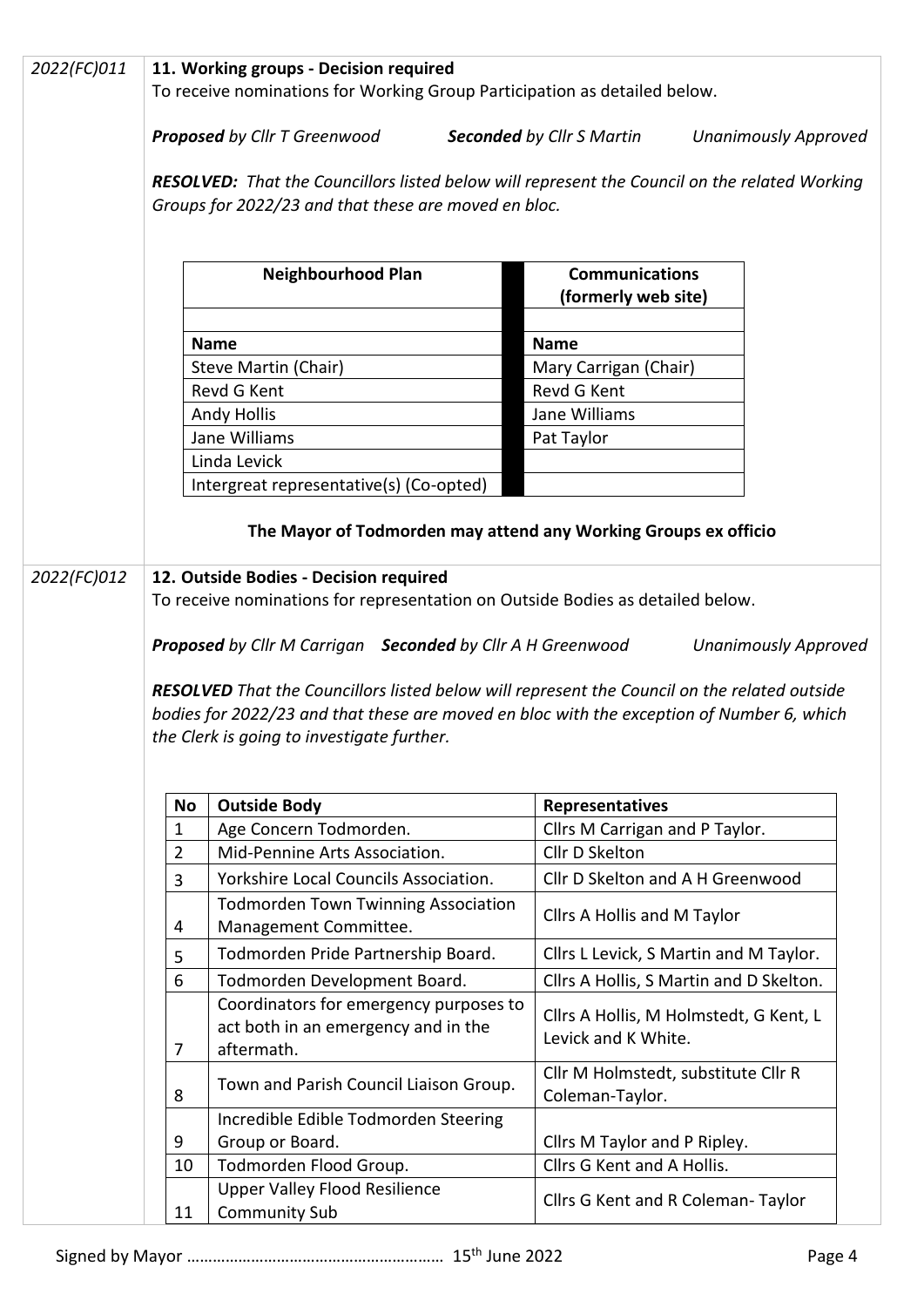|             |                                     | <b>Todmorden Accident Prevention</b>                                                                                                                                                                                                                                                                                                                                            | Cllr P Taylor.                                                                             |
|-------------|-------------------------------------|---------------------------------------------------------------------------------------------------------------------------------------------------------------------------------------------------------------------------------------------------------------------------------------------------------------------------------------------------------------------------------|--------------------------------------------------------------------------------------------|
|             | 12                                  | Council.                                                                                                                                                                                                                                                                                                                                                                        |                                                                                            |
|             | Friends of Centre Vale Park.<br>13  |                                                                                                                                                                                                                                                                                                                                                                                 | Cllrs G Kent and L Needham.                                                                |
|             | 14                                  | Crook Hill Community Benefit Fund.                                                                                                                                                                                                                                                                                                                                              | Cllrs A H Greenwood and S Martin.                                                          |
|             | 15                                  | Reaps Moss Community Benefit Fund.                                                                                                                                                                                                                                                                                                                                              | Cllrs A H Greenwood and M Carrigan.                                                        |
|             | 16                                  | <b>Todmorden Town Deal Fund</b>                                                                                                                                                                                                                                                                                                                                                 | Cllrs D Skelton, substitute Cllr M<br>Carrigan                                             |
|             | <b>Calder Valley Community Rail</b> |                                                                                                                                                                                                                                                                                                                                                                                 | Cllr D Skelton                                                                             |
|             | 17                                  | Partnership                                                                                                                                                                                                                                                                                                                                                                     |                                                                                            |
|             | 18                                  | Todmorden Town Hall Working Group                                                                                                                                                                                                                                                                                                                                               | Cllr J Turner                                                                              |
|             |                                     | <b>Community Resilience Operations Group</b>                                                                                                                                                                                                                                                                                                                                    | Cllr L Thorpe substitute Cllr A H                                                          |
|             | 19                                  | (CROG)                                                                                                                                                                                                                                                                                                                                                                          | Greenwood                                                                                  |
| 2022(FC)013 |                                     | 13. Appointment as Trustees - Decision required<br>To receive nominations to sit as Trustees on Outside Bodies as detailed below.<br><b>Proposed</b> by Cllr M Carrigan<br><b>Seconded by Cllr K White</b><br>RESOLVED: That the Councillors listed below will represent the Council as Trustees on the<br>related outside bodies for 2022/23 and that these are moved en bloc. | <b>Unanimously Approved</b>                                                                |
|             |                                     |                                                                                                                                                                                                                                                                                                                                                                                 |                                                                                            |
|             |                                     | <b>Outside Body</b>                                                                                                                                                                                                                                                                                                                                                             | <b>Trustee Appointment</b>                                                                 |
|             |                                     |                                                                                                                                                                                                                                                                                                                                                                                 | Cllrs A Hollis, P Ripley, M                                                                |
|             |                                     |                                                                                                                                                                                                                                                                                                                                                                                 |                                                                                            |
|             | 20                                  | Todmorden Information Centre Trust.                                                                                                                                                                                                                                                                                                                                             |                                                                                            |
|             | 21                                  | Todmorden Emergency Support (War Memorial<br>Trust & Abraham Ormerod Trust).                                                                                                                                                                                                                                                                                                    | Holmstedt, and P Taylor<br>Cllrs J Williams, M Carrigan, Ms J<br>Wadsworth and Mr R Gunton |
|             |                                     | Trustees to Heptonstall Exhibition and Richard                                                                                                                                                                                                                                                                                                                                  | Cllrs L Levick, P Ripley, D                                                                |
|             | 22                                  | Naylor Charities.                                                                                                                                                                                                                                                                                                                                                               | Skelton, and K White.                                                                      |
|             | 23                                  | Trustee to Fielden Centre Association.                                                                                                                                                                                                                                                                                                                                          | Cllrs J Williams and L Levick.                                                             |
|             | 24                                  | Trustee to Todmorden Carnival Group.                                                                                                                                                                                                                                                                                                                                            | Cllr P Taylor.                                                                             |
|             | 25                                  | Trustees to John Eastwood Homes.                                                                                                                                                                                                                                                                                                                                                | Cllrs M Carrigan J Turner and M<br>Taylor.                                                 |
|             | 26                                  | Trustees to Cloughfoot School Trust.                                                                                                                                                                                                                                                                                                                                            | Cllrs P Ripley and K White.                                                                |
| 2022(FC)014 |                                     | 14. Minutes - Decision required                                                                                                                                                                                                                                                                                                                                                 |                                                                                            |
|             |                                     | To approve the minutes of the Town Council meeting held on 13 <sup>th</sup> April 2022.                                                                                                                                                                                                                                                                                         |                                                                                            |
|             |                                     |                                                                                                                                                                                                                                                                                                                                                                                 |                                                                                            |
|             |                                     | <b>Proposed by Cllr A Hollis</b><br><b>Seconded by Cllr J Turner</b>                                                                                                                                                                                                                                                                                                            | <b>Unanimously Approved</b>                                                                |
|             |                                     |                                                                                                                                                                                                                                                                                                                                                                                 |                                                                                            |
|             |                                     | <b>RESOLVED:</b> That the minutes of the Town Council meetings held on the 13 <sup>th</sup> April 2022 be                                                                                                                                                                                                                                                                       |                                                                                            |
|             |                                     | accepted as a true record and signed by the Chairman as such.                                                                                                                                                                                                                                                                                                                   |                                                                                            |
| 2022(FC)015 | receive them.                       | 15. Committee Minutes - Information only<br>To confirm the receipt of approved/draft committee minutes previously circulated and to                                                                                                                                                                                                                                             |                                                                                            |
|             |                                     | 15a                                                                                                                                                                                                                                                                                                                                                                             | Draft                                                                                      |
|             |                                     | Development Committee 27th April 2022<br>Resources Committee 4th May 2022<br>15 <sub>b</sub>                                                                                                                                                                                                                                                                                    | Draft                                                                                      |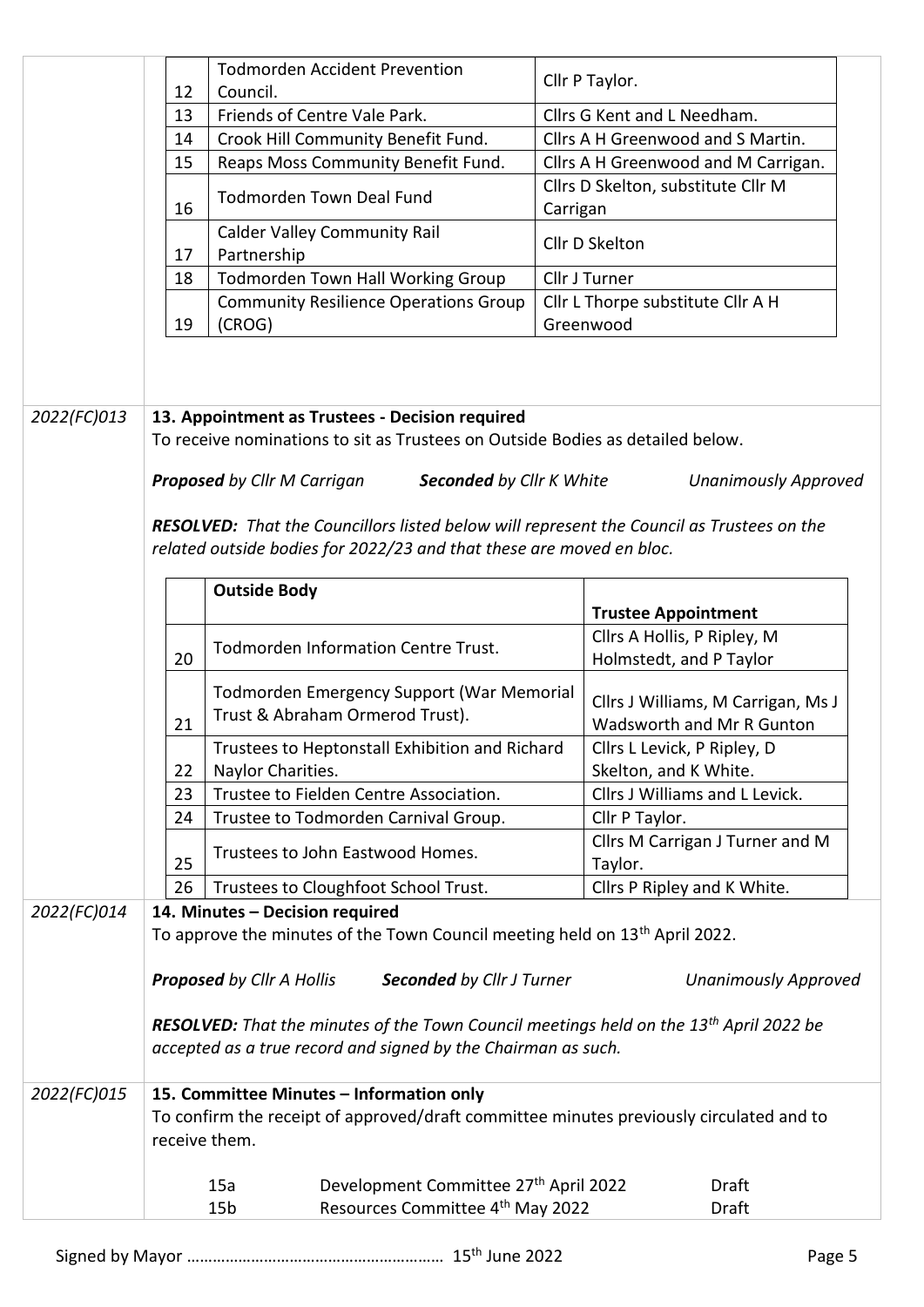|             | <b>Proposed</b> by Cllr S Martin<br>Seconded by Cllr A H Greenwood<br><b>Unanimously Approved</b>                                                                                                                                                                                                                                                                                    |
|-------------|--------------------------------------------------------------------------------------------------------------------------------------------------------------------------------------------------------------------------------------------------------------------------------------------------------------------------------------------------------------------------------------|
|             | RESOLVED: That minutes of the Committee meetings as specified above be received en bloc.                                                                                                                                                                                                                                                                                             |
| 2022(FC)016 | 16. Internal Auditors Report - Decision required<br>To receive the Internal Auditors report for 2021/22                                                                                                                                                                                                                                                                              |
|             | <b>Seconded by Cllr S Martin</b><br>Proposed by Cllr A H Greenwood<br><b>Unanimously Approved</b>                                                                                                                                                                                                                                                                                    |
|             | <b>RESOLVED:</b> That Members accept the internal Auditors Report for the financial year<br>2021/2022.                                                                                                                                                                                                                                                                               |
| 2022(FC)017 | 17. Annual Governance and Accounting Return Part 3 - Decision required                                                                                                                                                                                                                                                                                                               |
|             | To receive a report providing assurances, the Internal Auditors Certificate Annual Governance<br>and Accounting Return (AGAR) for formal approval and date of the Public's Right to Inspect                                                                                                                                                                                          |
|             | <b>Proposed</b> by Cllr A H Greenwood<br><b>Seconded by Cllr S Martin</b><br><b>Unanimously Approved</b>                                                                                                                                                                                                                                                                             |
|             | RESOLVED: That the Council receives this report and assurance and notes that the Notice of<br>Public Rights and Publication of Unaudited Annual Governance and Accountability Return for<br>the year ended 31st March 2021 will be issued on $31st$ May 2022 for the public right to inspect<br>all accounting records between the 6th June 2022 and the 15 <sup>th</sup> July 2022. |
| 2022(FC)018 | 18. Annual Governance Return - Decision required                                                                                                                                                                                                                                                                                                                                     |
|             | To resolve for the Mayor and Town Clerk to sign Section 1 of the return - The Annual<br>Governance Statement 2021/22                                                                                                                                                                                                                                                                 |
|             | <b>Proposed</b> by Cllr P Taylor<br><b>Seconded by Cllr M Carrigan</b><br><b>Unanimously Approved</b>                                                                                                                                                                                                                                                                                |
|             | <b>RESOLVED:</b> That Mayor and Town Clerk to sign Section 1 of the return - The Annual<br>Governance Statement 2021/22                                                                                                                                                                                                                                                              |
| 2022(FC)019 | 19. Annual Governance Return - Decision required                                                                                                                                                                                                                                                                                                                                     |
|             | To resolve for the Mayor to sign Section 2 of the return - The Accounting Statements 2021/22                                                                                                                                                                                                                                                                                         |
|             | Proposed by Cllr S Martin<br><b>Seconded by Cllr M Carrigan</b><br><b>Unanimously Approved</b>                                                                                                                                                                                                                                                                                       |
|             | RESOLVED: That the Mayor signs Section 2 of the Annual Governance and Accountability<br>Return (AGAR) 2021/2022 - The Accounting Statements 2021/22.                                                                                                                                                                                                                                 |
| 2022(FC)020 | 20. Start of year Budget for 2022/2023 - Decision required<br>To receive a report from the Resources Committee, detailing the start of year budgets for<br>2022/2023.                                                                                                                                                                                                                |
|             | <b>Proposed</b> by Cllr A H Greenwood<br><b>Seconded by Cllr S Martin</b><br><b>Unanimously Approved</b>                                                                                                                                                                                                                                                                             |
|             | RESOLVED: That Members note the start of year budget position as recommended by the<br>Resources Committee.                                                                                                                                                                                                                                                                          |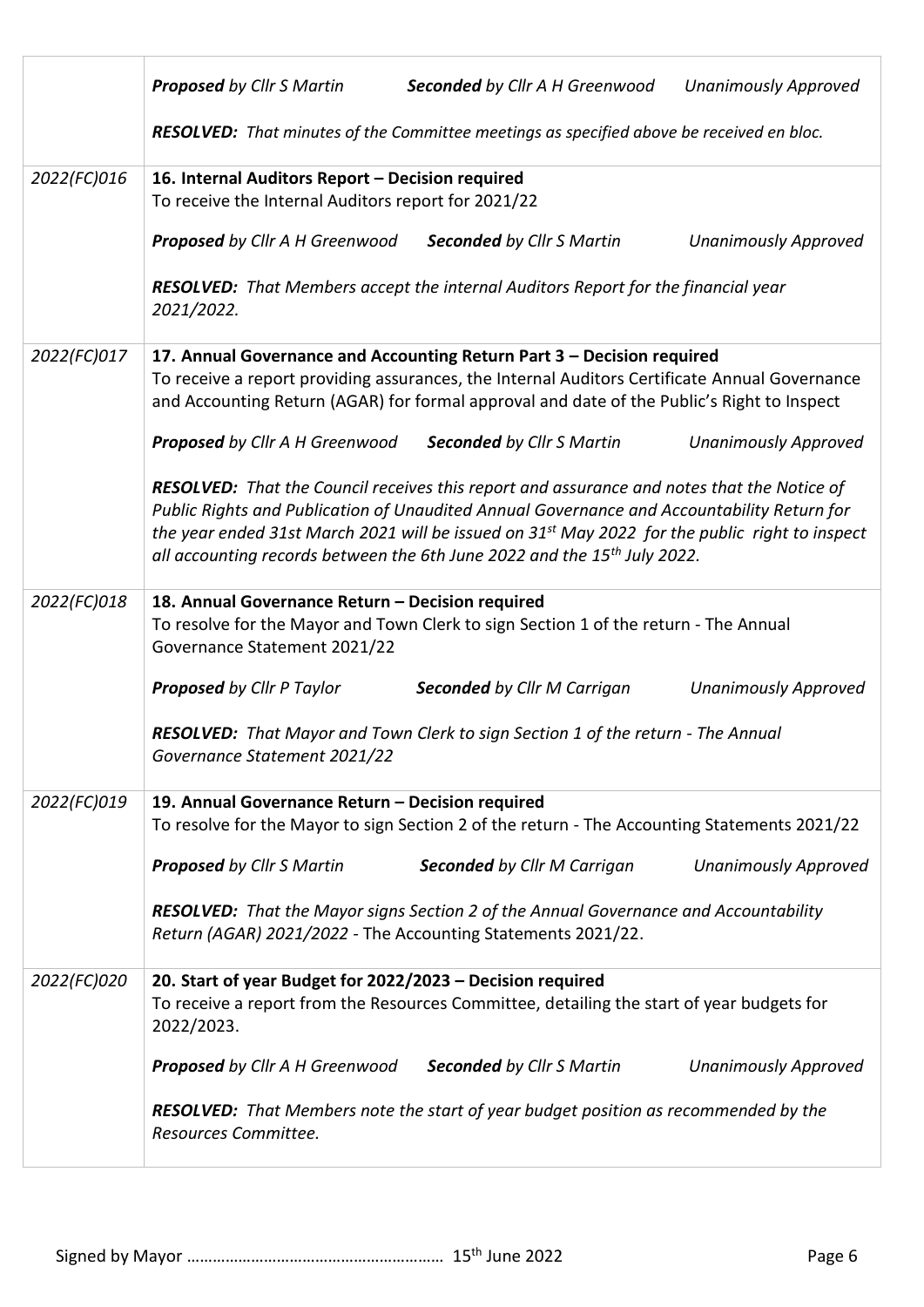|             | <b>Proposed</b> by Cllr M Carrigan                                                                                                                                                                                                                                                                                                                                                          |                                                                                                                         |                                                                                         |  |  |  |
|-------------|---------------------------------------------------------------------------------------------------------------------------------------------------------------------------------------------------------------------------------------------------------------------------------------------------------------------------------------------------------------------------------------------|-------------------------------------------------------------------------------------------------------------------------|-----------------------------------------------------------------------------------------|--|--|--|
|             |                                                                                                                                                                                                                                                                                                                                                                                             | RESOLVED: That Members noted the Code of Conduct and consider requirements for updating<br>their Registers of Interest. |                                                                                         |  |  |  |
| 2022(FC)023 | 23. Code of Conduct and Register of Interests - Information only<br>To remind Members of the Code of Conduct and the need to register interests.<br>Seconded by Cllr A Hollis<br><b>Unanimously Approved</b>                                                                                                                                                                                |                                                                                                                         |                                                                                         |  |  |  |
|             | approved and signed by the Chair and one other Town Councillor.                                                                                                                                                                                                                                                                                                                             |                                                                                                                         | RESOLVED: That the schedule of payments consisting of 38 items totalling £27, 883.43 is |  |  |  |
|             | <b>Proposed</b> by Cllr A H Greenwood                                                                                                                                                                                                                                                                                                                                                       | <b>Seconded by Cllr L Needham</b>                                                                                       | <b>Unanimously Approved</b>                                                             |  |  |  |
|             | To receive and approve a schedule of 38 payments made between 1 <sup>st</sup> April and 5 <sup>th</sup> May 2022<br>totaling £27,883.43.                                                                                                                                                                                                                                                    |                                                                                                                         |                                                                                         |  |  |  |
| 2022(FC)022 | <b>RESOLVED:</b> That the information be received with thanks.<br>22. Schedule of Payments - For decision                                                                                                                                                                                                                                                                                   |                                                                                                                         |                                                                                         |  |  |  |
|             | Proposed by Cllr A H Greenwood                                                                                                                                                                                                                                                                                                                                                              | <b>Seconded by Cllr J Turner</b>                                                                                        | <b>Unanimously Approved</b>                                                             |  |  |  |
|             | 21a<br><b>Financial Summary</b><br><b>Balance Sheet</b><br>21 <sub>b</sub>                                                                                                                                                                                                                                                                                                                  |                                                                                                                         |                                                                                         |  |  |  |
| 2022(FC)021 | That Full Council ratify the use of the Year End Commitments Reserve of £16,000 and to bring<br>back into the revenue budget Earmarked Reserves relating to Benches of £10,000, Defibrillators<br>£7,000 and £7,720 Town Deal Contribution for these projects to progress.<br>21. Financial Position - Information only<br>To receive a financial statement as of 5 <sup>th</sup> May 2022. |                                                                                                                         |                                                                                         |  |  |  |
|             |                                                                                                                                                                                                                                                                                                                                                                                             |                                                                                                                         |                                                                                         |  |  |  |
|             | That £8,300 is moved from the revenue budget to Festive Lights Earmarked Reserve and £5000<br>to the Community Development Reserve as recommended by the Resources Committee.                                                                                                                                                                                                               |                                                                                                                         |                                                                                         |  |  |  |